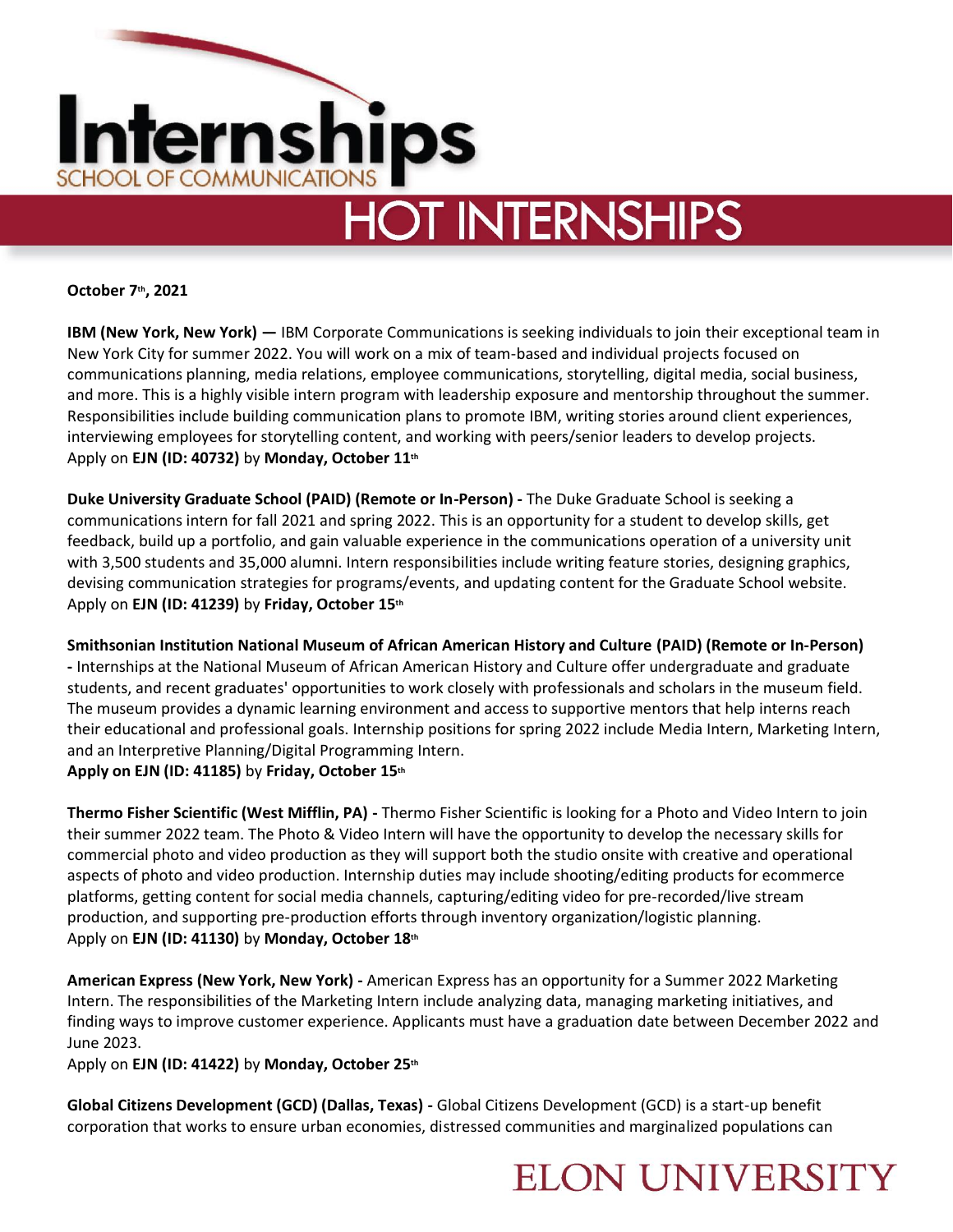

## **HOT INTERNSHIPS**

successfully navigate globally changing landscapes by co-designing an inclusive ecosystem transformation plan. They are seeking an experienced graphic designer to own the creation and maintenance of both their marketing assets and content created to support the product and other marketing goals. Apply on **EJN (ID: 41232)** by **Thursday, October 28th**

**Pendo (PAID) (Raleigh, NC) -** Pendo is looking for a Brand Design Intern for their Summer 2022 program. In this role, you will join our Design and Research team in conceptualizing and producing assets for a variety of Pendo marketing programs. As a Brand Design Intern, you will focus on a specific design project and receive ongoing guidance, direction, critique, and support. You will have the opportunity to work alongside a variety of disciplines, including product and brand designers, content creators, and marketing leaders. Apply on **EJN (ID: 41504)** by **Sunday, October 31st**

**2022 Pulliam Journalism Fellowship Program (PAID) (Phoenix, AZ or Indianapolis, IN) -** The 2022 Pulliam Journalism Fellowship welcomes applications for next year's program, twenty winners nationwide will be chosen for a 10-week internship, which will run from June 6 through August 12, 2022. Fellows will be assigned to either The Indianapolis Star or The Arizona Republic as reporters, photographers, and digital/social media specialists. Apply on **EJN (ID: 41033)** by **Monday, November 1st**

**Dow Jones News Fund (PAID) -** The Dow Jones News Fund invites college students to apply for paid summer 2022 internships in data journalism, digital media, business reporting and multiplatform editing. The News Fund will select college journalists for internships with more than 50 news organizations across the country. Those selected will also benefit from week-long, pre-internship training, \$1,500 scholarships, memberships to journalism groups and access to the DJNF alumni network for jobs and mentoring. Apply on **EJN (ID: 40488)** by **Thursday, November 4th**

**The Virginian Pilot (PAID) (Norfolk, Virginia) —** The Virginian-Pilot, the largest newspaper in Virginia, is now accepting internship applications for summer 2022. Interns are paid, and treated as regular newsroom staff members, learning on the job, and helping to produce Virginia's best news coverage. The internship period lasts 12 weeks, and there are opportunities to intern in reporting, audience engagement, data journalism, and videography/photography.

Apply on **EJN (ID: 40598)** by **Friday, November 12th**

**French/West/Vaughan (Raleigh, NC)** - French/West/Vaughan is seeking a diverse group of bright and eager students to join their agency and experience the fast-paced environment of an award-winning Marketing & PR agency. They are currently accepting applications for public relation interns, social media interns, and creative interns. These internship opportunities are for the spring semester.

Apply on **EJN (ID: 41281)** by **Monday, November 15th**

**ANA Educational Foundation (PAID) -** Launched in 2018, the MADE (Marketing & Advertising Education) Program has placed over 100 undergraduate juniors and seniors in paid summer internships at top ad agencies, media companies and marketers such as Ogilvy, McCann, Mastercard, IBM, NBCUniversal, Sephora, Viacom CBS, Bank of America, Deutsch NY and DDB. MADE functions as the "Common App" for marketing and advertising internships, making it easy for students to navigate a complex industry. Through this process, MADE exposes students to opportunities they may not have been aware of or thought they had access to. Once a candidate applies, they are connected with potentially dozens of internship opportunities at our partner companies based on traits such as critical thinking, leadership potential and intellectual curiosity. Applications are reviewed on a rolling basis. Apply on **EJN (ID: 41279)** by **Saturday, January 15th**